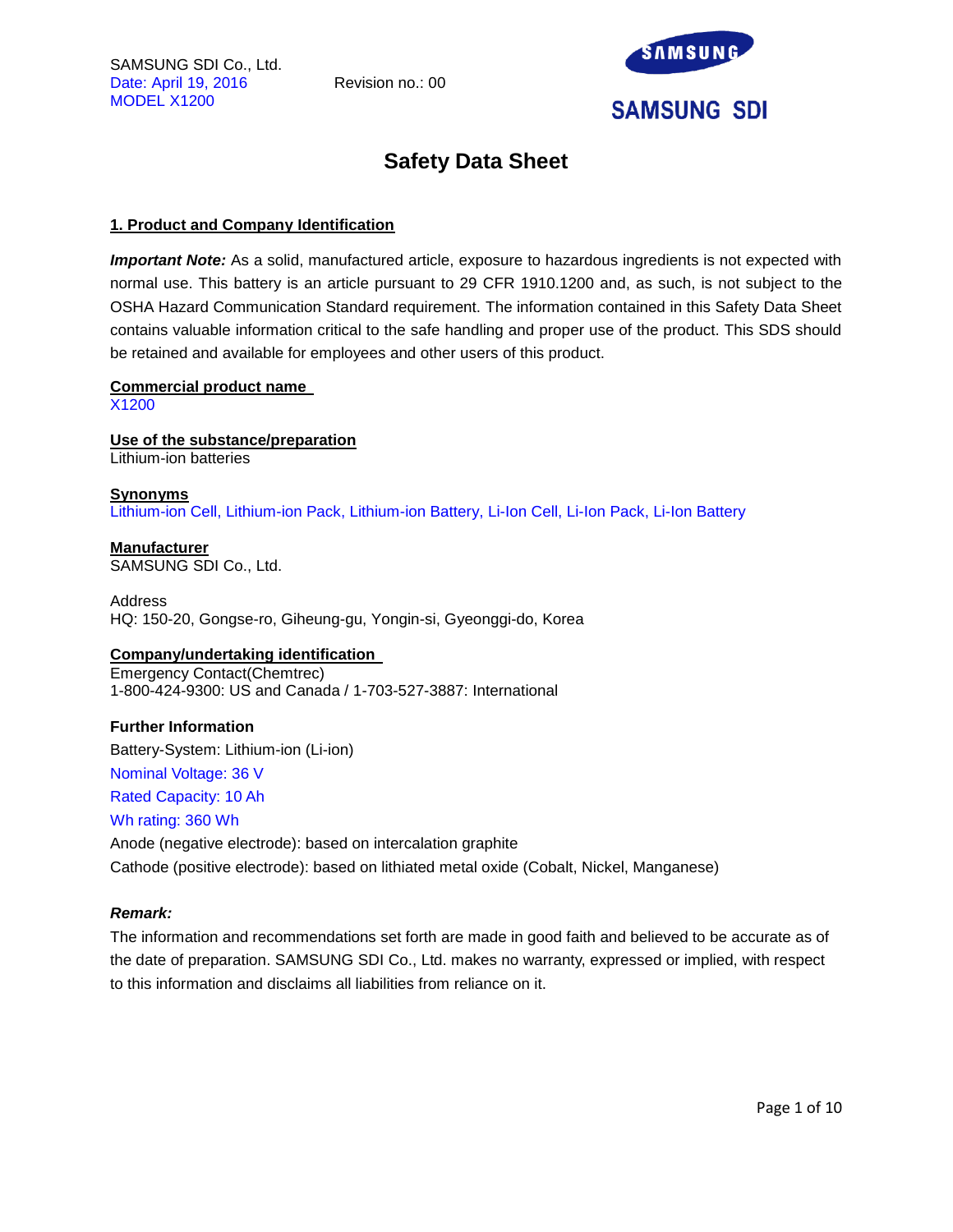

## **2. Hazards Identification**

#### **Classification of the substance or mixture.**

**Preparation Hazards and Classification:** The product is a Lithium ion cell or battery and is therefore classified as an article and is not hazardous when used according to the recommendations of the manufacturer. The hazard is associated with the contents of the cell or battery. Under recommended use conditions, the electrode materials and liquid electrolyte are non-reactive provided that the cell or battery integrity remains and the seals remain intact. The potential for exposure should not exist unless the cell or battery leaks, is exposed to high temperatures or is mechanically, electrically or physically abused/damaged. If the cell or battery is compromised and starts to leak, based upon the battery ingredients, the contents are classified as Hazardous.

#### **Hazard Summary**

**Physical hazards:** Not classified for physical hazards. **Health hazards:** Not classified for health hazards. **Environmental hazards:** Not classified for hazards to the environment. **Specific hazards:** Exposure to contents of an open or damaged cell or battery: contact with this material will cause burns to the skin, eyes and mucous membranes. May cause sensitization by skin contact. **Main Symptoms:** Symptoms include itching, burning, redness and tearing.

#### **Hazardous Materials Information Label (HMIS)**

Health: 0 Flammability: 1 Physical Hazard: 0

## **NFPA Hazard Ratings**

Health: 0 Flammability: 1 Reactivity: 0 Unique Hazard:

## **GHS precautionary statements**

| Precautionary<br>Statement(s)<br>Prevention     | P102: Keep out of reach of children.<br>P103: Read label prior to use.<br>P202: Do not handle until all safety precautions have been read and understood.<br>P210: Keep away from heat/sparks/open flames/hot surfaces - No smoking.<br>P234: Keep only in original container.<br>P254: Wash hands thoroughly after handling.                                                                                                                                                                                                                                                                                                                                                                                                                                                                     |
|-------------------------------------------------|---------------------------------------------------------------------------------------------------------------------------------------------------------------------------------------------------------------------------------------------------------------------------------------------------------------------------------------------------------------------------------------------------------------------------------------------------------------------------------------------------------------------------------------------------------------------------------------------------------------------------------------------------------------------------------------------------------------------------------------------------------------------------------------------------|
| Response<br>(If cell/battery<br>leaks)          | P260: Do not breathe vapor or spray.<br>P280: Wear protective gloves/protective clothing/eye protection/face protection.<br>P301/330/331: IF SWALLOWED: Rinse mouth. DO NOT induce vomiting.<br>P303/361/353: IF ON SKIN (or hair): Remove/Take off immediately all contaminated clothing.<br>Rinse skin with water/shower.<br>P304/340: If INHALED: Remove victim to fresh air and keep at rest in a position comfortable for breathing.<br>P305/351/338: IF IN EYES: Rinse cautiously with water for several minutes.<br>Remove contact lenses, if present and easy to do. Continue rinsing.<br>P310: Immediately call a POISON CENTER or doctor/physician.<br>P363: Wash contaminated clothing before reuse.<br>P370: In case of fire: Use carbon dioxide, dry chemical or water extinguisher. |
| Storage<br>(Store as indicated<br>in Section 7) | P402: Store in a dry place.<br>P405: Store locked up.<br>P410: Protect from sunlight.                                                                                                                                                                                                                                                                                                                                                                                                                                                                                                                                                                                                                                                                                                             |
| Disposal                                        | P406: Store any spilled/leaking electrolyte material in a corrosive resistant container with a resistant inner liner.<br>P501: Dispose of batteries in accordance with applicable hazardous waste regulations.                                                                                                                                                                                                                                                                                                                                                                                                                                                                                                                                                                                    |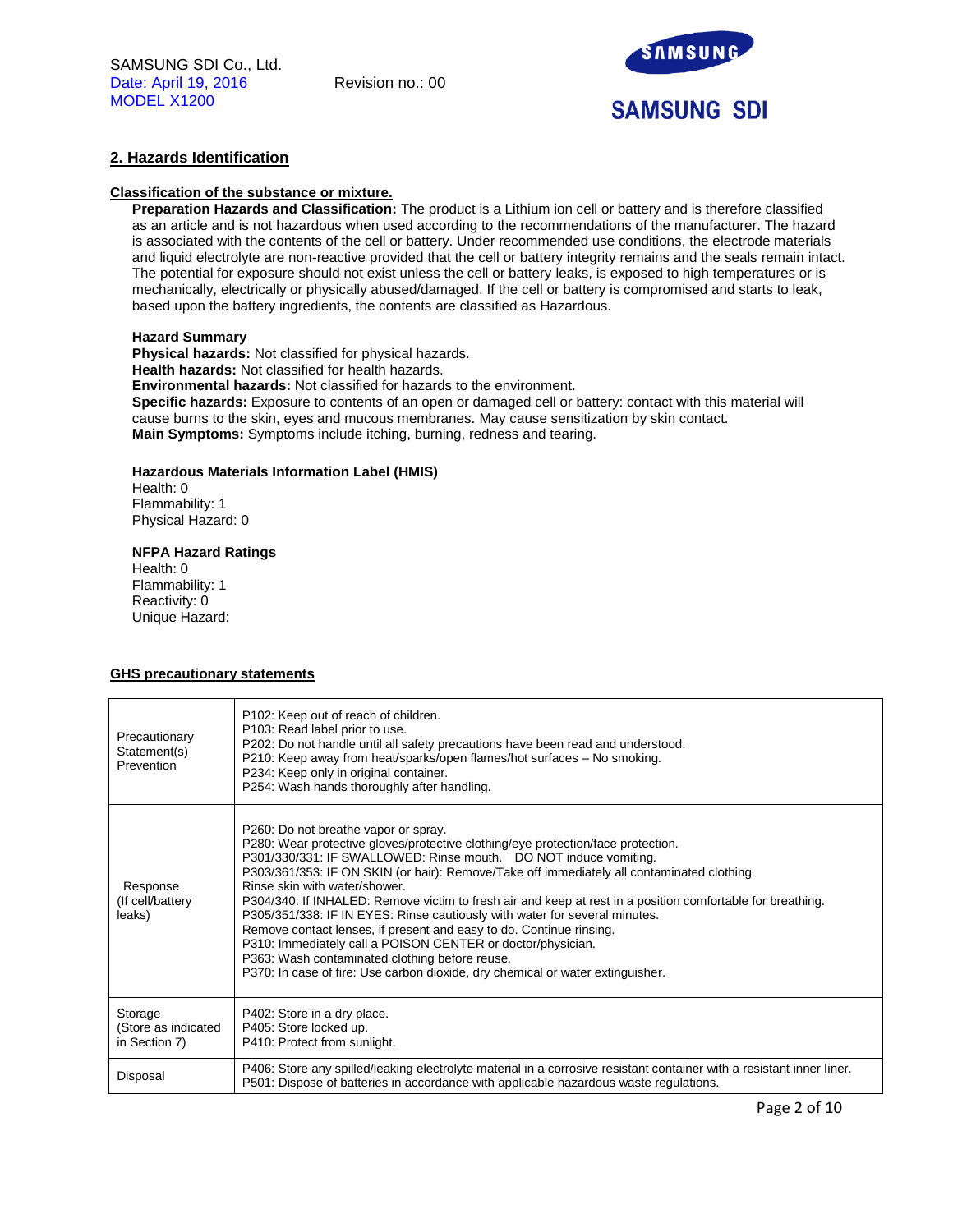

## **Other Hazards.**

**Appearance, Color and Odor:** Solid object with no odor.

**Primary Routes(s) of Exposure:** These chemicals are contained in a sealed enclosure. Risk of exposure occurs only if the cell or pack is mechanically, thermally, electrically or physically abused to the point of compromising the enclosure.

If this occurs, exposure to the electrolyte solution contained within can occur by inhalation, ingestion, eye contact and skin contact.

## **Potential Health Effect(s):**

**Acute (short term):** see Section 8 for exposure controls.

In the event that this cell or pack has been ruptured, the electrolyte solution contained within the cell would be corrosive and can cause burns to skin and eyes.

**Inhalation:** Inhalation of materials from a sealed cell is not an expected route of exposure. Vapors or mists from a ruptured cell may cause respiratory irritation.

**Ingestion:** Swallowing of materials from a sealed cell is not an expected route of exposure. Swallowing the contents of an open cell can cause serious chemical burns to mouth, esophagus, and gastrointestinal tract. **Skin:** Contact between the cell and skin will not cause any harm. Skin contact with the contents of an open cell can cause severe irritation or burns to the skin.

**Eye:** Contact between the cell and the eye will not cause any harm. Eye contact with the contents of an open cell can cause severe irritation or burns to the eye.

**CHRONIC (long term):** see Section 11 for additional toxicological data.

**Interactions with other chemicals:** Immersion in high conductivity liquids may cause corrosion and breaching of the cell or battery enclosure. The electrolyte solution inside of the cells may react with alkaline (basic) materials and present a flammability hazard.

**Potential Environmental Effects**: Not Available.

## **3. Composition/information on ingredients**

## **Hazardous components**

|                                        | <b>Chemical Name</b>                                                                                                          | CAS No.                               | *Mass range in cell (g/g %) |
|----------------------------------------|-------------------------------------------------------------------------------------------------------------------------------|---------------------------------------|-----------------------------|
| Electrolyte                            | Contains Electrolyte salt and solvents.                                                                                       |                                       | $5 - 20$                    |
| Electrolyte salt                       | Lithium hexafluorophosphate                                                                                                   | 21324-40-3                            | $0.05 - 5$                  |
| Electrolyte<br>solvent                 | Includes one or more of the following;<br><b>Ethelyne Carbonate</b><br><b>Propylene Carbonate</b><br><b>Diethyl Carbonate</b> | $96 - 49 - 1$<br>108-32-7<br>105-58-8 | $5 - 20$                    |
| <b>PVDF</b>                            | Polyvinylidenfluoride                                                                                                         | 24937-79-9                            | $\leq$ 1                    |
| Copper                                 | Cu                                                                                                                            | 7440-50-8                             | $3 - 15$                    |
| <b>Aluminium</b>                       | AI                                                                                                                            | 7429-90-5                             | $2 - 10$                    |
| Cathode                                | Lithium cobalt oxide                                                                                                          | 12190-79-3                            | $20 - 50$                   |
| Anode                                  | <b>Graphite</b>                                                                                                               | 7782-42-5                             | $10 - 30$                   |
| Steel, Nickel, and<br>inert components |                                                                                                                               | Various                               | <b>Balance</b>              |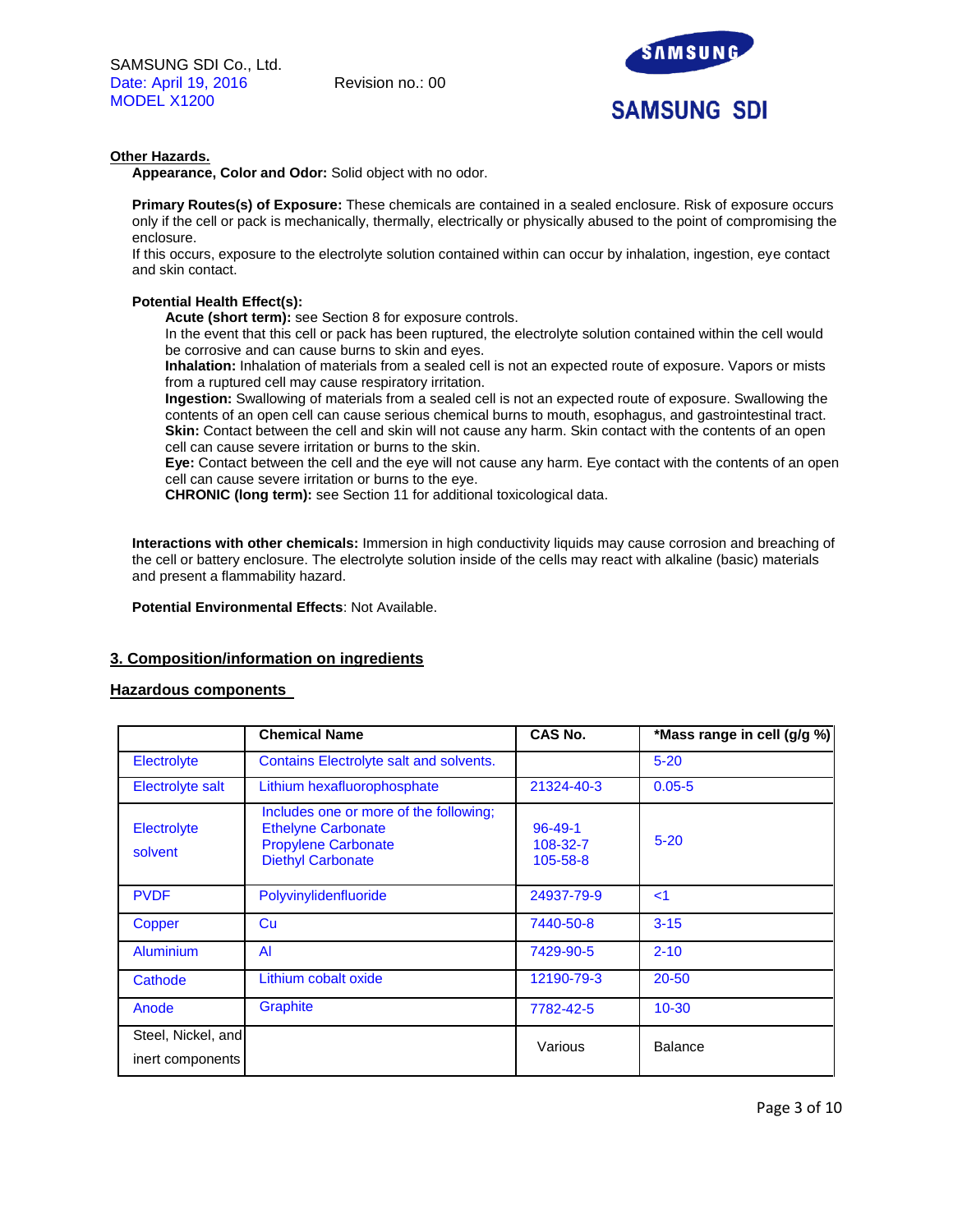SAMSUNG SDI Co., Ltd. Date: April 19, 2016 Revision no.: 00 MODEL X1200



Because of the cell structure the dangerous ingredients will not be available if used properly. During charge process a lithium graphite intercalation phase is formed.

## **4. First Aid Measures**

## **Description of first aid measures**

The hazardous components of this cell or battery are contained within a sealed unit. The following measures are only applicable if exposure has occurred to components when a cell or battery leaks, is exposed to high temperatures or is mechanically, electrically or physically abused/damaged. The hazardous contents are caustic alkaline electrolytes contained in cells with lithium metal oxide cathodes, graphite and carbon anodes and Polyvinylidenfluoride binders.

**Ingestion:** Have victim rinse mouth thoroughly with water. DO NOT INDUCE VOMITING. Quickly transport victim to an emergency care facility.

**EYE:** If eye contact with contents of an open cell occurs, immediately flush the contaminated eye(s) with water. Quickly transport victim to an emergency care facility.

**Skin Contact:** Immediately flush with water. If irritation or pain persists, seek medical attention.

**Inhalation:** Remove the patient from exposure into fresh air, seek medical attention.

## **PROTECTION FOR FIRST**

**AIDERS:** Do not enter corrosive vapor contaminated areas without a respirator or Self Contained Breathing Apparatus. Wear adequate personal protective equipment as indicated in Section 8.

**FIRST AID FACILITIES:** Eye wash bottle, fountain, safety showers or at least a source of running water are required in the area where the product is used.

## **Most important symptoms & effects, acute & delayed, caused by exposure:**

**ACUTE:** The contents of the battery are rated as corrosive. Ingestion of the electrolyte could lead to severe gastrointestinal tract irritation with nausea, vomiting and potentially burns. Inhalation of vapors may lead to severe irritation of the mouth and upper respiratory tract with a burning sensation, pain, burns and inflammation in the nose and throat; there may also be coughing or difficulty breathing. Eye contact may lead to severe eye irritation or in worst case scenario irreversible damage and possible eye burns. Skin contact may lead to irritation and possible skin burns.

**CHRONIC:** Skin contact may aggravate/exacerbate existing skin conditions, such as dermatitis. Chronic inhalation may lead to the same symptoms as listed for acute inhalation above.

## **Indication of any immediate medical attention and special treatment needed**

**ADVICE TO DOCTOR:** Treat symptomatically if the person comes into contact with the corrosive electrolyte liquid contents of a damaged battery.

## **5. Fire Fighting Measures**

## **Suitable extinguishing media**

Cold water and dry powder in large amount are applicable. Use metal fire extinction powder or dry sand if only few cells are involved.

## **Special hazards arising from the chemical**

May form hydrofluoric acid if electrolyte comes into contact with water. In case of fire, the formation of the following flue gases cannot be excluded: Hydrogen fluoride (HF), Carbon monoxide and carbon dioxide.

## **Protective equipment and precautions for firefighters**

Wear self-contained breathing apparatus and protective suit.

## **Additional information**

If possible, remove cell(s) from fire fighting area. If heated above 125°C, cell(s) can explode/vent. Cell is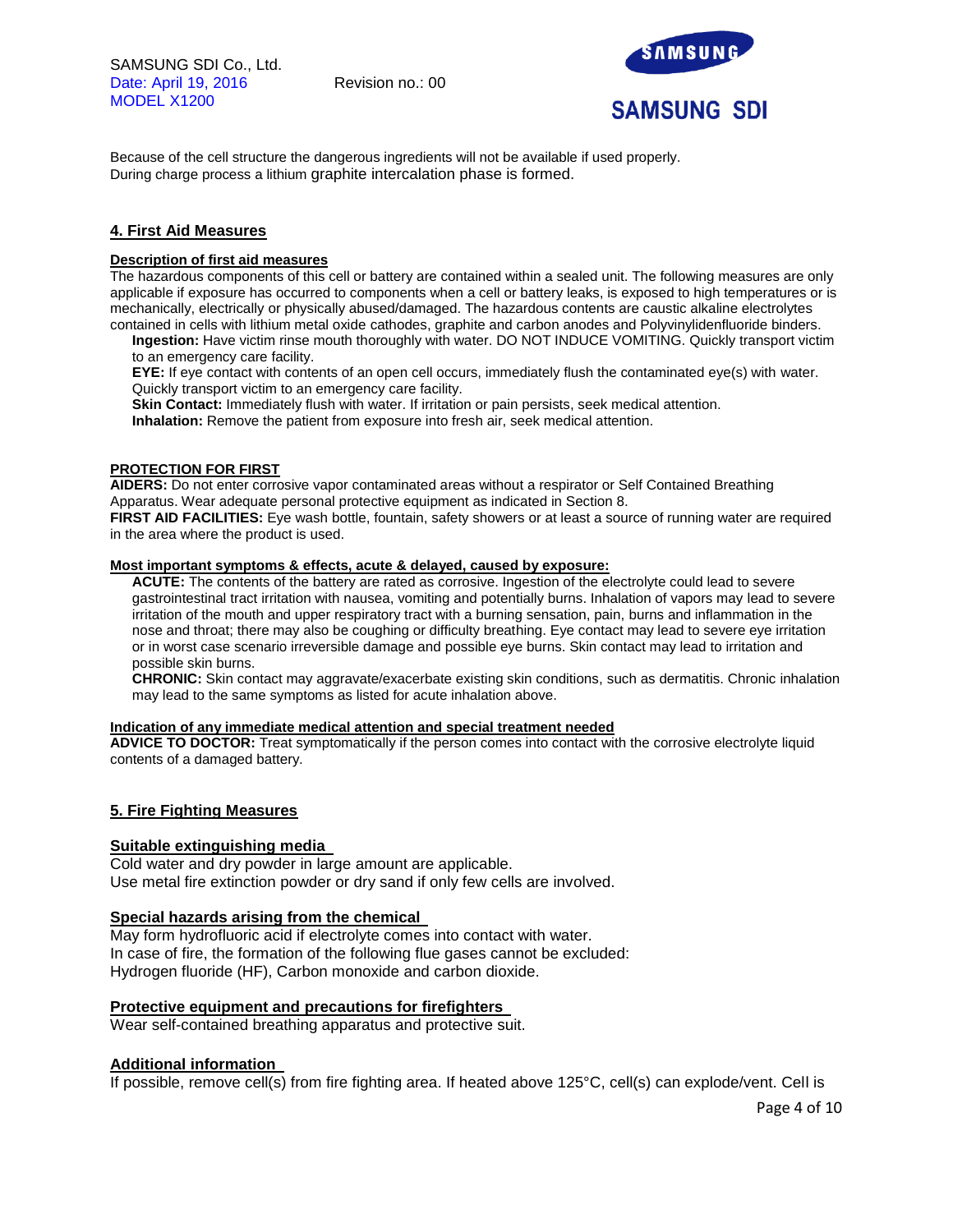

not flammable but internal organic material will burn if the cell is incinerated.

## **6. Accidental Release Measures**

## **Personal precautions, protective equipment and emergency procedures:**

As an immediate precautionary measure, isolate spill or leak area for at least 25 meters (75 feet) in all directions. Keep unauthorized personnel away. Stay upwind. Keep out of low areas. Ventilate closed areas before entering. Wear adequate personal protective equipment as indicated in Section 8.

#### **Environmental precautions**

Absorb spilled material with non-reactive absorbent such as vermiculite, clay or earth. Prevent from migration into soil, sewers and natural waterways – inform local authorities if this occurs.

#### **Methods and material for containment and cleaning up**

Evacuate spill area immediately and remove sources of ignition. Do NOT touch spilled material. Cleanup personnel must be trained in the safe handling of this product. Spills may be absorbed on non-reactive absorbents such as vermiculite. Place cells or batteries into individual plastic bags and then place into appropriate containers and close tightly for disposal. Ensure that cleanup procedures do not expose spilled material to any moisture. Immediately transport closed containers outside. Lined steel drums are suitable for storage of damaged cells or batteries until proper disposal can be arranged.

## **7. Handling and Storage**

#### **Precaution for Handling**

Avoid short circuiting the cell. Avoid mechanical damage of the cell. Do not open or disassemble. Advice on protection against fire and explosion Keep away from open flames, hot surfaces and sources of ignition.

## **Condition for storage**

Storage at room temperature (approx. 20°C) at approx. 20~60% of the nominal capacity (OCV approx. 3.6 - 3.9 V/cell). Keep in closed original container.

## **8. Exposure controls/personal protection Exposure limit values Exposure limits**

## **Exposure Control Measures**

**Exposure Limit Values:** Airborne exposures to hazardous substances are not expected when the cells or batteries are used for their intended purposes. Exposure standards are not applicable to the sealed articles. **Biological Monitoring:** Not applicable.

**Control Banding:** Not applicable.

**Recommended monitoring procedures**: Follow standard monitoring procedures.

**Derived no-effect level (DNEL):** Not applicable.

**Derived minimal effect level (DMEL):** Not applicable.

**Predicted no-effect concentrations (PNECs):** Not applicable.

#### **Engineering Controls**

**Engineering Controls:** Special ventilation is not required when using these products in normal use scenarios.Ventilation is required if there is leakage from the cell or battery.

#### **Individual Protection Measures**

**Eye and Face protection:** Eye protection is not required when handling cells or batteries during normal use.Wear safety glasses/goggles if handling a leaking or ruptured cell or battery.

**Skin (Hand) protection:** Hand protection is not required when handling the cell or battery during normal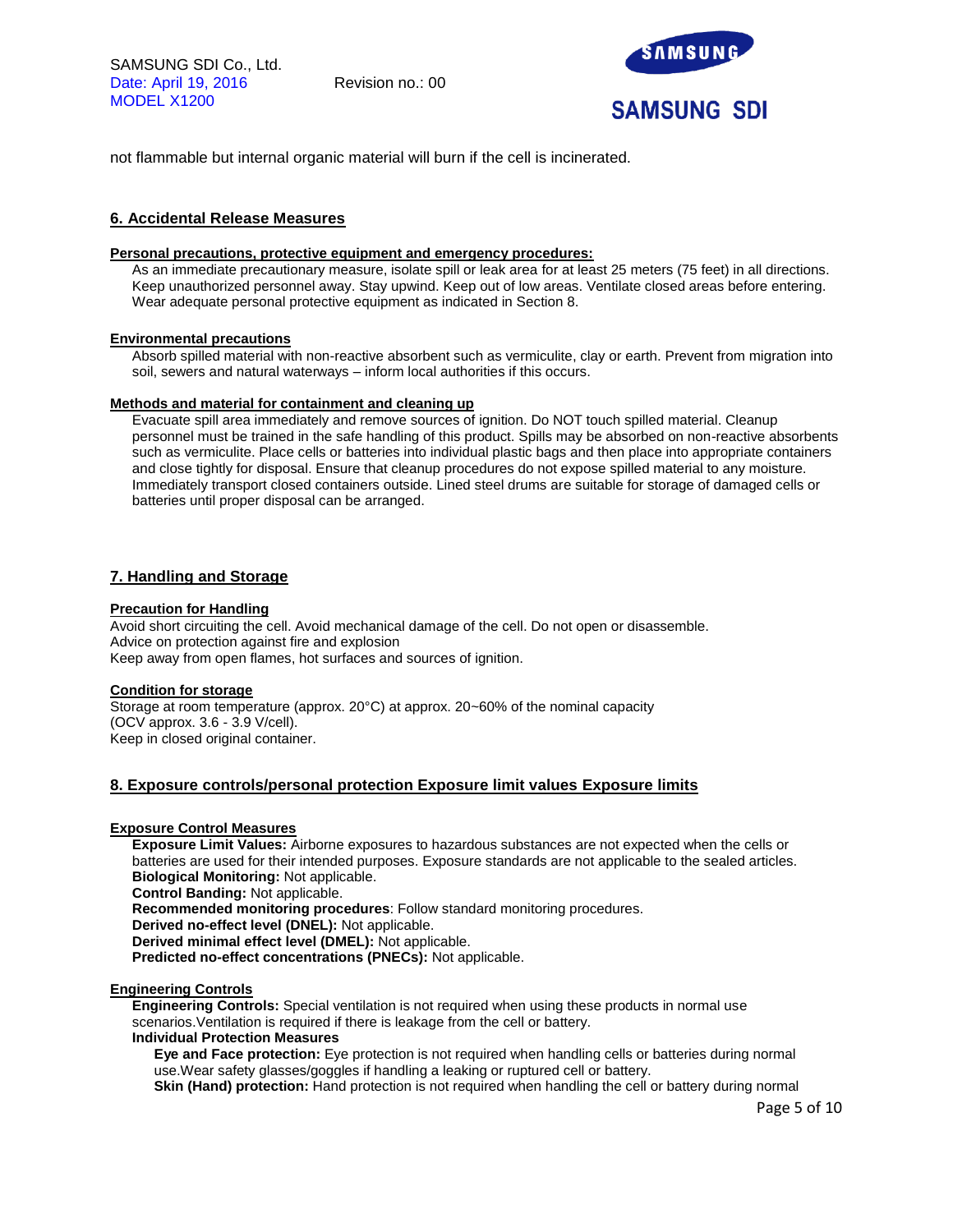

use.PVC gloves are recommended when dealing with a leaking or ruptured cell or battery. **Skin (clothing) protection:** Skin protection is not required when handling the cell or battery during normal use. Wear long sleeved clothing to avoid skin contact if handling a leaking or ruptured cell or battery. Soiled clothing should be washed with detergent prior to re-use.

**Respiratory protection:** During routine operation, a respirator is not required. However, if dealing with an electrolyte leakage and irritating vapors are generated, an approved half face inorganic vapor and gas/acid/particulate respirator is required.

**Thermal Protection:** Not applicable.

**Other Protective Equipment:** Have a safety shower or eye wash station readily available

**Hygiene Measures:** Do not eat, drink or smoke in work areas. Avoid storing food, drink or tobacco near the product. Practice and maintain good housekeeping.

**Environmental exposure controls:** Avoid release to the environment.

## **9. Physical and Chemical Properties**

#### **Appearance**

.

physical state,: Solid Color: Various Odor: Odorless

## **Important health, safety and environmental information**

| n.a.      |
|-----------|
| n.a       |
| n.a.      |
| n.a.      |
| n.a.      |
| Insoluble |
| n.a.      |
|           |

## **10. Stability and Reactivity**

#### **Stability Stable**

#### **Conditions to avoid**

Keep away from open flames, hot surfaces and sources of ignition. Do not puncture, crush or incinerate.

**Materials to avoid**  No materials to be especially mentioned.

#### **Hazardous decomposition products**

In case of open cells, there is the possibility of hydrofluoric acid and carbon monoxide release.

#### **Possibility of Hazardous Reactions**

Will not occur

## **Additional information**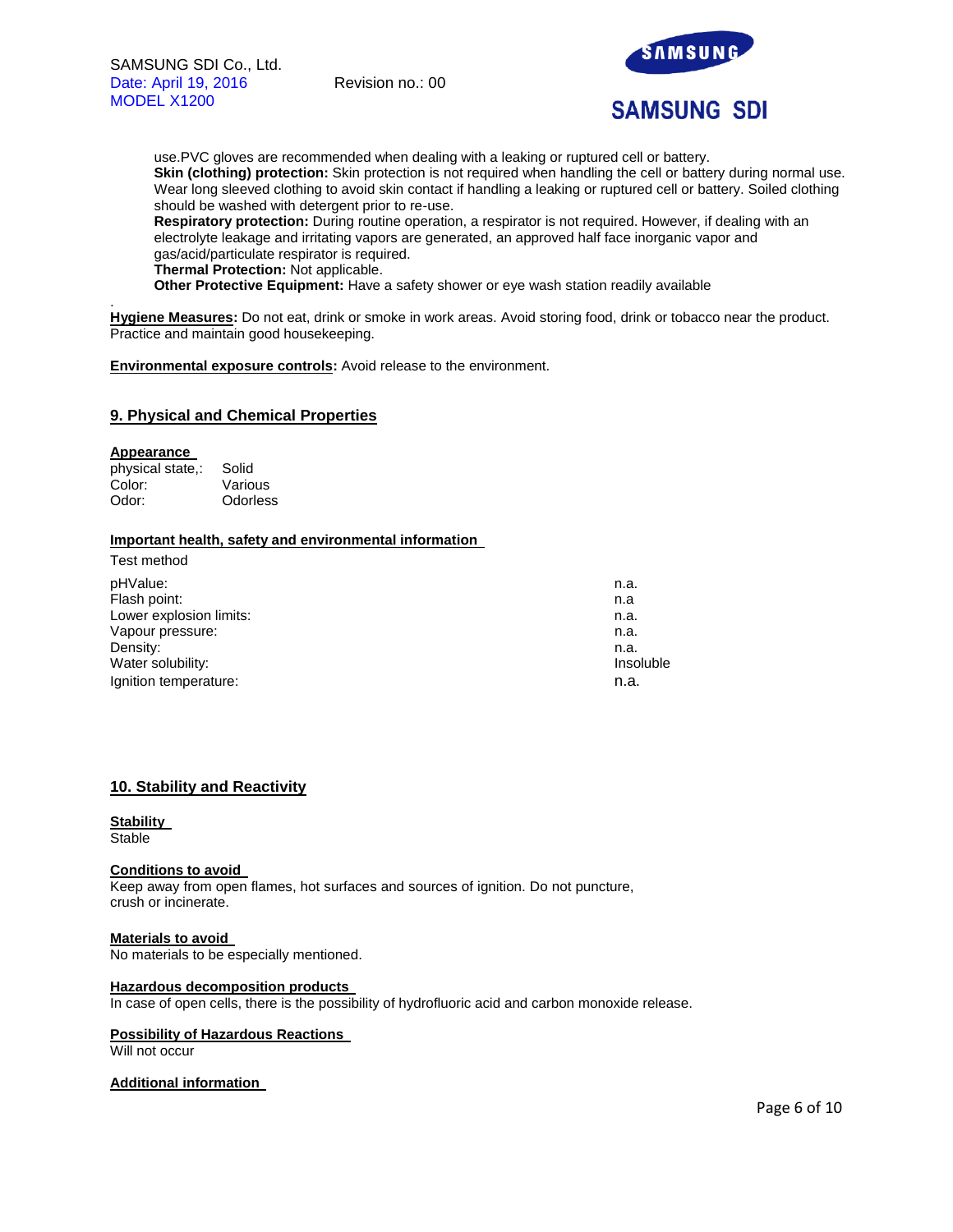

No decomposition if stored and applied as directed.

## **11. Toxicological Information**

#### **Information on toxicological effects:**

The hazardous components of the cell or battery are contained within a sealed unit. Under recommended use conditions, the electrode materials and liquid electrolyte are non-reactive provided that the cell or battery integrity remains and the seals remain intact. The potential for exposure should not exist unless the battery leaks, is exposed to high temperature or is mechanically, electrically or physically abused/damaged. **The following toxicology data is in respect to if a person comes into contact with the electrolyte.**

## **Acute Toxicity:**

**Swallowed:** The electrolyte contained within the cell or battery is a corrosive liquid. Ingestion of this electrolyte would be harmful. Swallowing may result in nausea, vomiting, diarrhea, abdominal pain and chemical burns to the gastrointestinal tract. During normal usage ingestion should not be a means of exposure.

**Eye:** The electrolyte contained within the cell or battery is a corrosive liquid and it is expected that it would cause irreversible damage to the eyes. Contact may cause corneal burns. Effects may be slow to heal after eye contact. Correct handling procedures incorporating appropriate eye protection should minimize the risk of eye irritation. **Skin:** The electrolyte contained within the cell or battery is a corrosive liquid and it is expected that it would cause skin burns or severe irritation to the skin if not washed off immediately. Correct handling procedures should minimize the risk of skin irritation. People with pre-existing skin conditions, such as dermatitis, should take extreme care so as not to exacerbate the condition.

**Inhaled:** Inhalation of vapors from a leaking cell or battery is expected to cause severe irritation of the mouth and upper respiratory tract with a burning sensation, pain, burns and inflammation in the nose and throat; there may also be coughing or difficulty breathing.

**Skin Corrosion/Irritation:** The electrolyte contained within the cell or battery is classified as a corrosive liquid and is expected to exhibit Dermal Corrosivity/Irritation.

**Serious Eye Damage/Irritation:** The electrolyte contained within the cell or battery is classified as a corrosive liquid and is expected to exhibit serious Damage/Corrosivity.

**Respiratory or Skin Sensitization:** The electrolyte contained within the cell or battery is not expected to be a skin sensitizer according to OECD test 406, based on the available data and the known hazards of the components. The electrolyte contained within the battery is not expected to be a respiratory tract sensitizer, based on the available data and the known hazards of the components.

**Germ Cell Mutagenicity:** The electrolyte contained within the cell or battery is not expected to be mutagenic according to test such as OECD tests 471, 475, 476, 478 and 479, based on the available data and the known hazards of the components.

**Carcinogenicity:** Th electrolyte contained within the cell or battery is not expected to be a carcinogen. The cathode contains Cobalt and Nickel components. These components are classified as IARC 2B – possibly carcinogenic to humans, however they do not pose a threat when contained in the cell or battery sealed unit.

**Reproductive Toxicity:** The electrolyte contained within the cell or battery is not expected to be a reproductive hazard according to test such as OECD tests 414 and 421, based on the available data and the known hazards of the components.

**Specific Target Organ Toxicity (STOT) – Single Exposure:** The electrolyte contained within the cell or battery is corrosive and is expect to cause respiratory irritation by inhalation. Inhalation of vapors may lead to severe irritation of the mouth and upper respiratory tract with a burning sensation, pain, burns and inflammation in the nose and throat; there may also be coughing or difficulty breathing.

**Specific Target Organ Toxicity (STOT) – Repeated Exposure:** The cells or batteries are not expected to cause organ damage from prolonged or repeated exposure according to tests such as OECD tests 410 and 412, based on the available data and the known hazards of the components.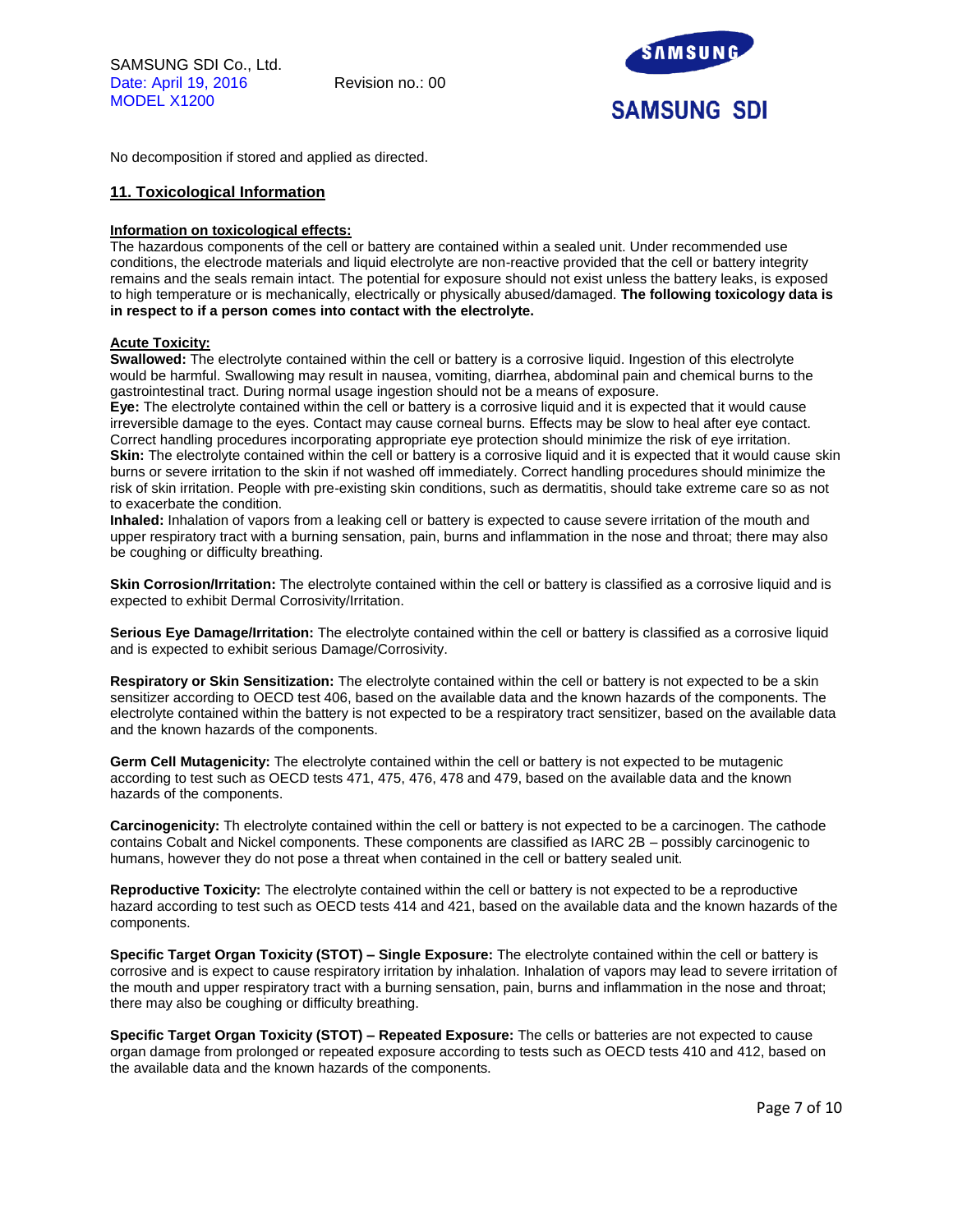SAMSUNG SDI Co., Ltd. Date: April 19, 2016 Revision no.: 00 MODEL X1200



**Aspiration Hazard:** The cells or batteries are not classified as an aspiration hazard, based on the available data and the known hazards of the components. However, due to the corrosive nature of the product if swallowed, do NOT induce vomiting. If vomiting has occurred after ingestion the person should be observed to ensure that aspiration into the lungs has not occurred and assessed for chemical burns to the gastrointestinal and respiratory tracts.

## **12. Ecological Information**

## **Further information**

Ecological injuries are not known or expected under normal use. Do not flush into surface water or sanitary sewer system.

## **13. Disposal Considerations**

## **Advice on disposal**

For recycling consult manufacturer.

#### **Contaminated packaging**

Disposal in accordance with local regulations.

## **14. Transport Information**

With regard to transport, the following regulations are cited and considered:

- UN No. 3480
- UN proper shipping name: Lithium Ion Batteries.
- Transport hazard class : 9
- The International Civil Aviation Organization (ICAO) Technical Instructions, Packing Instruction 965, Section ⅠB or Ⅱ
- The International Air Transport Association (IATA) Dangerous Goods Regulations, Packing Instruction 965, Section ⅠB or Ⅱ
- The International Maritime Dangerous Goods (IMDG) Code [Special provision 188, 230]
- US Hazardous Materials Regulations 49 CFR(Code of Federal Regulations) Sections 173.185 Lithium batteries and cells,
- The UN Recommendations on the Transport of Dangerous Goods, Manual of Tests and Criteria 38.3 Lithium batteries, Revision 3, Amendment 1 or any subsequent revision and amendment applicable at the date of the type

If those lithium-ion batteries are packed with or contained in an equipment, then it is the responsibility of the shipper to ensure that the consignment are packed in compliance to the latest edition of the IATA Dangerous Goods Regulations section Ⅱ of either Packing Instruction 966 or 967 in order for that consignment to be declared as NOT RESTRICTED (non-hazardous/non-Dangerous). If those lithium-ion batteries are packed with or contained in an equipment, UN No. is UN3481

Our products are properly classified, described, packaged, marked, and labeled, and are in proper condition for transportation according to all the applicable international and national governmental regulations, not limited to the above mentioned. We further certify that the enclosed products have been tested and fulfilled the requirements and conditions in accordance with UN Recommendations (T1 – T8) on the Transport of Dangerous Goods Model Regulations and the Manual of Testes and Criteria.

## **Test results of the UN Recommendation on the Transport of Dangerous Goods**

| Manual of Test and Criteria (38.3 Lithium batteries) |                     | <b>Test Results</b> | Remark |
|------------------------------------------------------|---------------------|---------------------|--------|
| No                                                   | Test item.          |                     |        |
|                                                      | Altitude Simulation | Pass                |        |
|                                                      | <b>Thermal Test</b> | Pass                |        |
|                                                      | Vibration           | Pass                |        |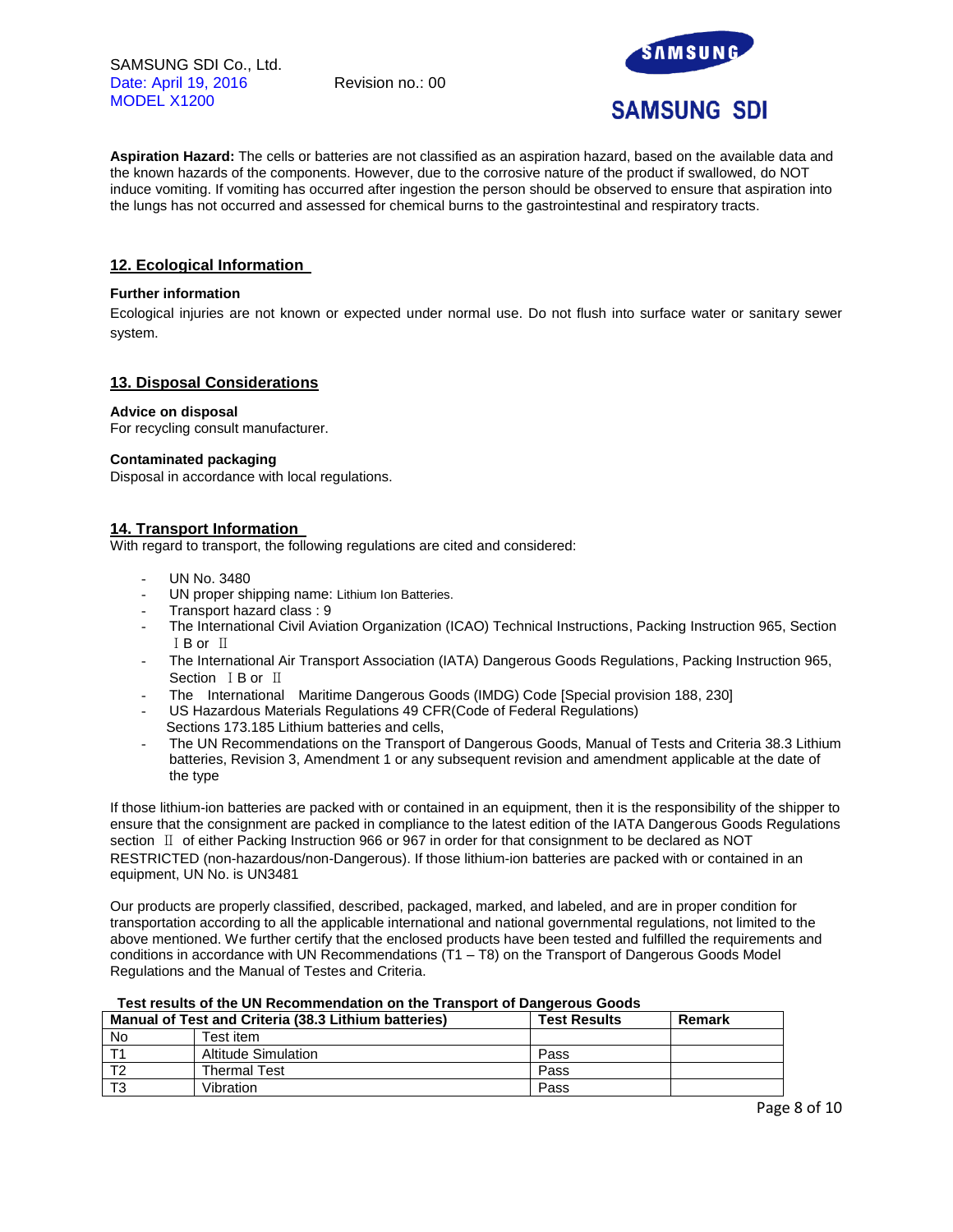

# **SAMSUNG SDI**

| T4 | Shock                         | Pass |                                             |
|----|-------------------------------|------|---------------------------------------------|
| T5 | <b>External Short Circuit</b> | Pass |                                             |
| T6 | Impact/Crush                  | Pass |                                             |
| T7 | Overcharge                    | Pass | For pack and<br>single cell<br>battery only |
| T8 | Forced Discharge              | Pass |                                             |

## **15. Regulatory Information**

## **Canadian Federal Regulations:**

These products have been classified in accordance with the hazard criteria of the Controlled Products Regulations and the SDS contains all the information required by the Controlled Products Regulations. **WHMIS Classification:** Not Controlled, manufactured article.

**New Substance Notification Regulations:** Lithium hexafluorophosphate is listed on the Non-Domestic Substance List (NDSL). All other ingredients in the product are listed, as required, on Canada's Domestic Substances List (DSL).

**National Pollutant Release Inventory (NPRI) Substances:** These products do not contain any NPRI chemicals.

#### **United States Federal and State Regulations:**

**TSCA Status:** All ingredients in these products are listed on the TSCA inventory. **OSHA:** These products do not meet criteria as per Part 1910.1200, manufactured article. **SARA EPA Title III:** None. **Sec. 302/304:** None. **Sec. 311/312:** None. **Sec. 313:** None. **CERCLA RQ:** None.

## **Australia and New Zealand**

**SUSMP:** Not applicable **AICS:** All ingredients are on the AICS list. **HSNO Approval number:** Not applicable **HSNO Group Title:** Not applicable **NOHSC:10008 Risk Phrases:** R34 - Causes Burns. **NOHSC:1008 Safety Phrases:**

## S1 – Keep locked up.

S2 – Keep out of reach of children.

S23 – Do not breathe vapor.

S24/25 – Avoid contact with skin and eyes.

S26 – In case of contact with eyes, rinse immediately with plenty of water and seek medical advice.

S27/28 – After contact with skin, take off immediately all contaminated clothing and wash immediately with plenty of water.

S36/37/39 – Wear suitable protective clothing, gloves and eye/face protection.

S56 – Dispose of this material and its container at hazardous waste or special waste collection point.

S62 – If swallowed, DO NOT induce vomiting: seek medical advice immediately and show this container or label.

S64 – If swallowed, rinse mouth with water (Only if the person is conscious).

#### **EC Classification for the Substance/Preparation:**

These products are not classified as hazardous according to Regulation (EC) No. 1272/2008. Keep out of the reach of children.

## **EU Restrictions on use:**

Regulation (EC) No. 1907/2006, REACH Annex XVII Substances subject to restriction on marketing and use as amended: Aluminium (CAS 7429-90-5)

#### **Other EU Regulations**

This Safety Data Sheet complies with the requirements of Regulation (EC) No. 1907/2006.